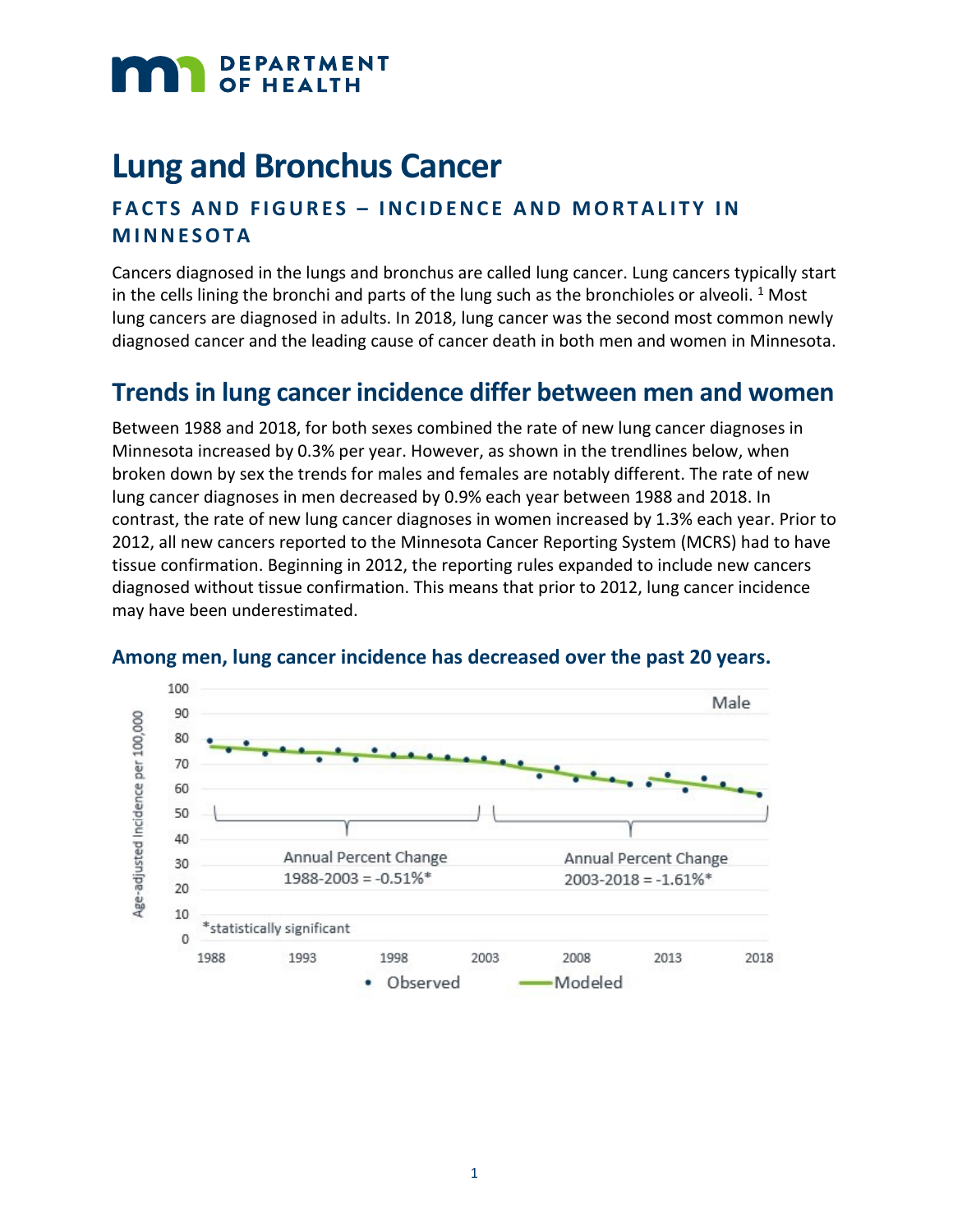

**Among women, lung cancer incidence increased until 2003 and then remained stable.** 

## **Lung cancer mortality trends differ between men and women.**

**Since 1988, lung cancer mortality rates have decreased for men and fluctuated for women.** 

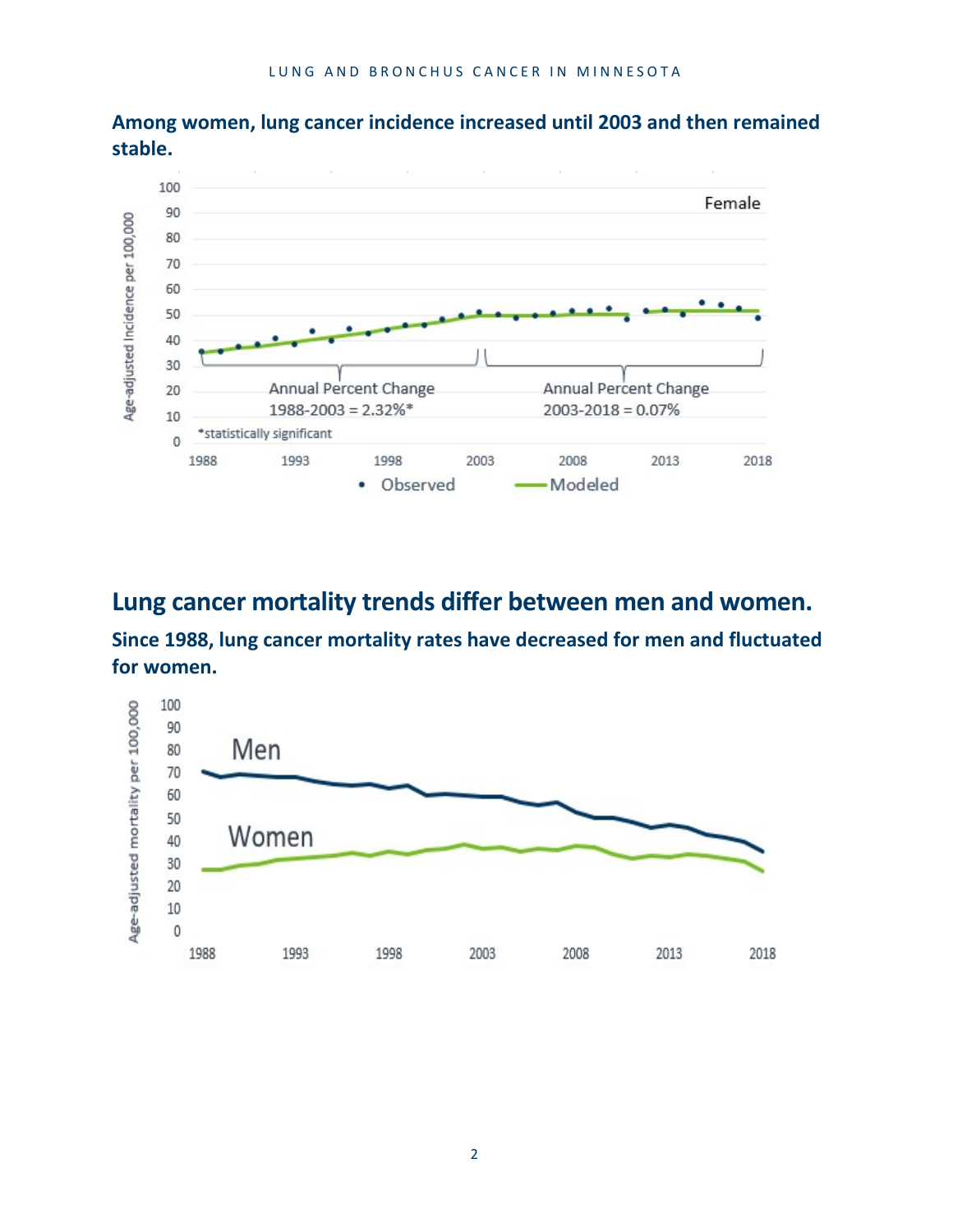# **Lung cancer burden, 2014-2018**

Between 2014 and 2018, there were 18,418 lung cancer diagnoses and 11,862 deaths from lung cancer in Minnesota. Ninety-eight percent of these occurred in Minnesotans aged 50 or more years. The age-adjusted rates per 100,000 were 55.6 for incidence and 35.8 for mortality. Approximately two-thirds were diagnosed at either a regional or distant stage. As such, fiveyear relative survival for lung cancer diagnosed between 2011 and 2017 is low. Overall, 50% of Minnesotans will survive their lung cancer for 15.9 months after diagnosis.

| <b>Stage at diagnosis</b> | 2014-2018 Number | 2014-2018 Percent | 5-Year relative<br>survival for 2011 to<br>2017 | <b>Median relative</b><br>survival (months) |
|---------------------------|------------------|-------------------|-------------------------------------------------|---------------------------------------------|
| Localized                 | 4,895            | 27%               | 67.1%                                           | $\sim$                                      |
| Regional                  | 3,920            | 21%               | 38.8%                                           | 32.5                                        |
| <b>Distant</b>            | 8,005            | 43%               | 7.4%                                            | 6.4                                         |
| Unstaged                  | 1,598            | 9%                | 19.6%                                           | 11.3                                        |
| Overall                   | 18,418           | 100%              | 28.7%                                           | 15.9                                        |

### Women have somewhat higher 5-year relative survival than men.

Thirty-three percent of women survived their cancer five years. For men, 5-year relative survival was 24.5%. This pattern was also seen when looking at stage at diagnosis.

#### **Women tend to be diagnosed at an earlier stage of lung cancer.**

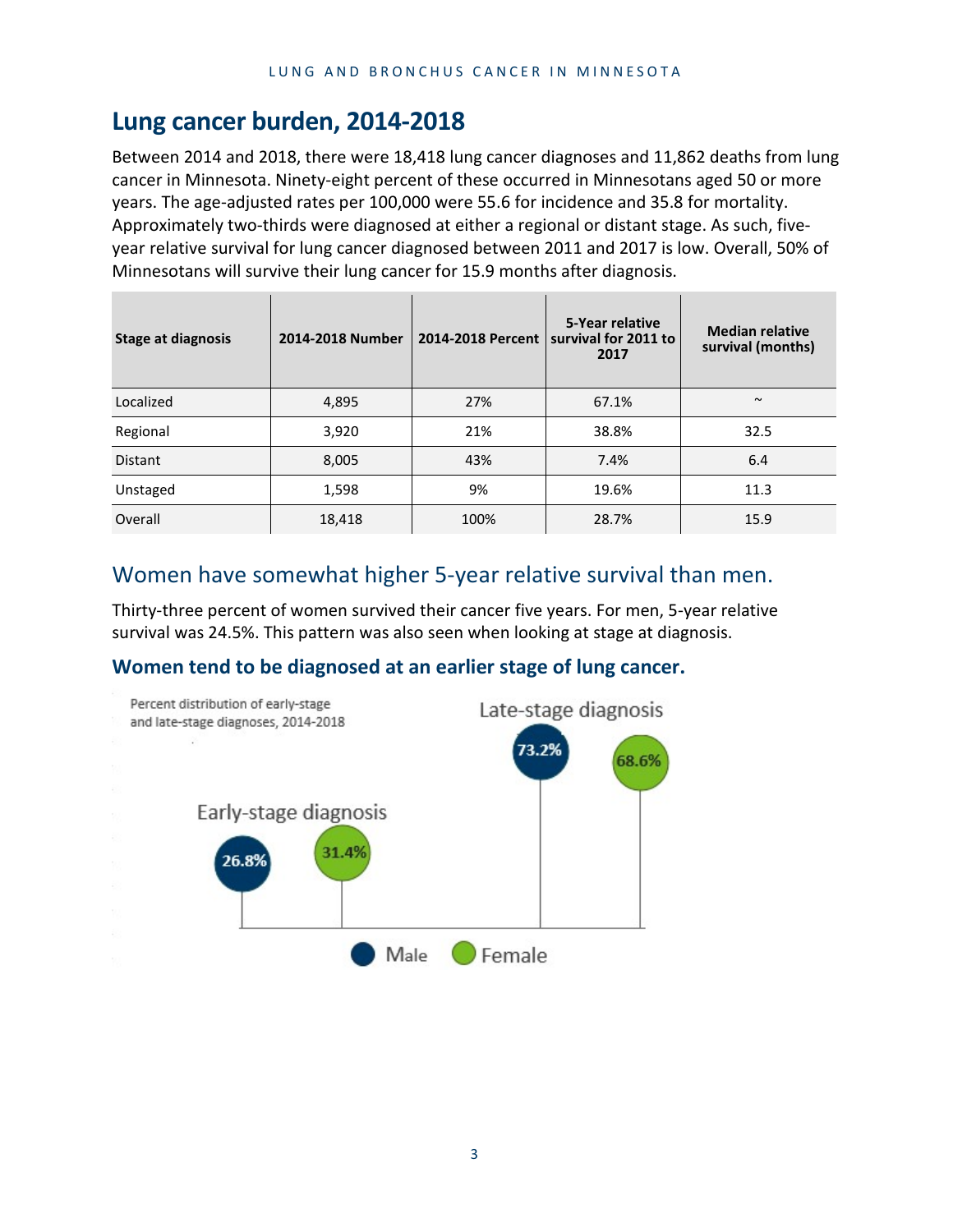

#### **Women had higher survival than men for both early- and late-stage lung cancer.**

### **The rate of newly diagnosed lung cancers increases with age and is highest for men**

Among men and women between the ages of 0 and 39 years the rate of lung cancer incidence and mortality is extremely low. Rates increase with age until late in life.

#### **Men aged 60 and older have higher lung cancer incidence rates than women.**

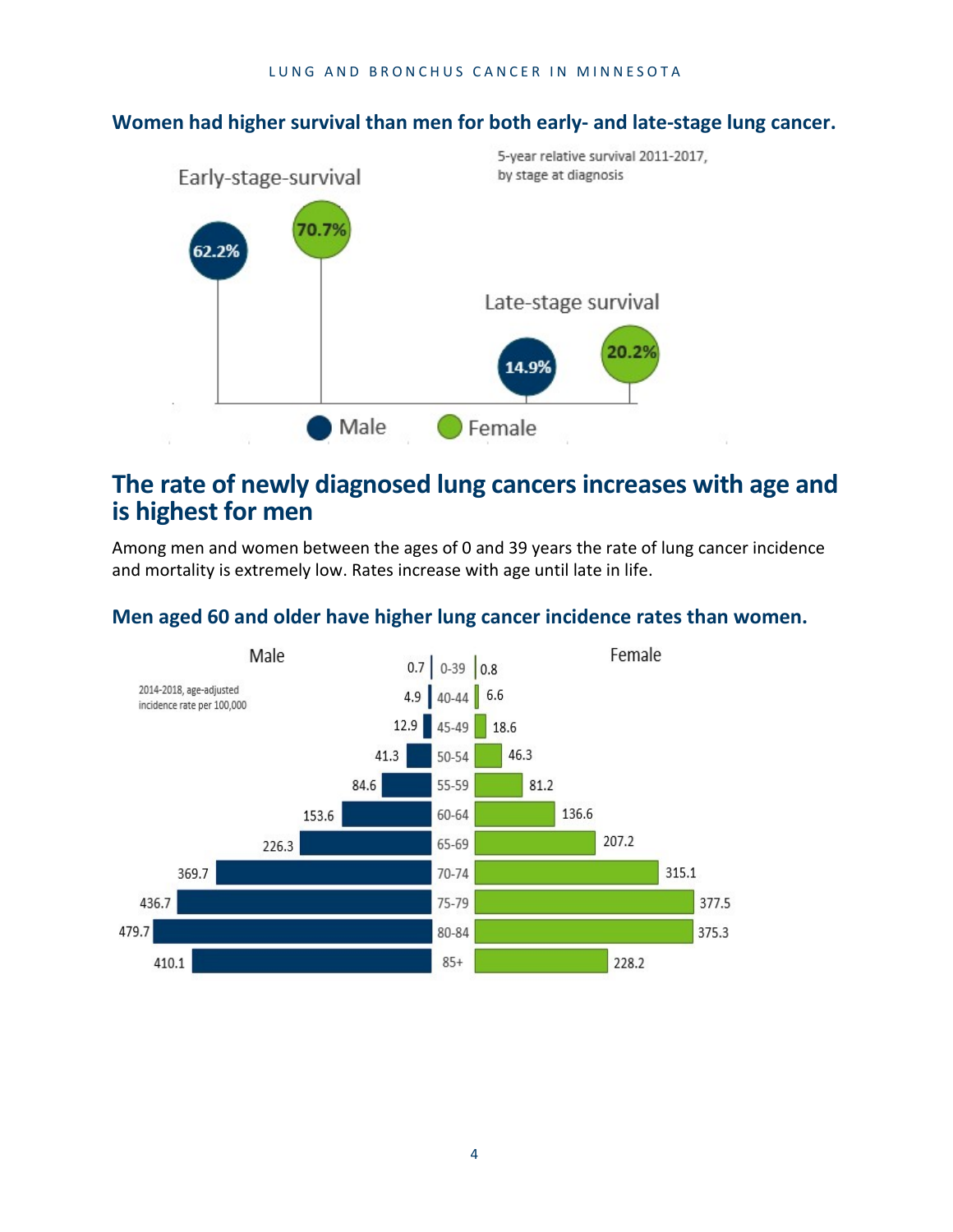

#### **Men aged 55 and older have higher lung cancer mortality rates than women**

## **Incidence and mortality vary by race and ethnicity.**

Between 2013 and 2017, rates of new lung cancer diagnoses and deaths were highest among American Indian men and American Indian women and were lowest among Hispanic men and Asian Pacific Islander women.

#### **American Indians had the highest lung cancer incidence rate.**



### Incidence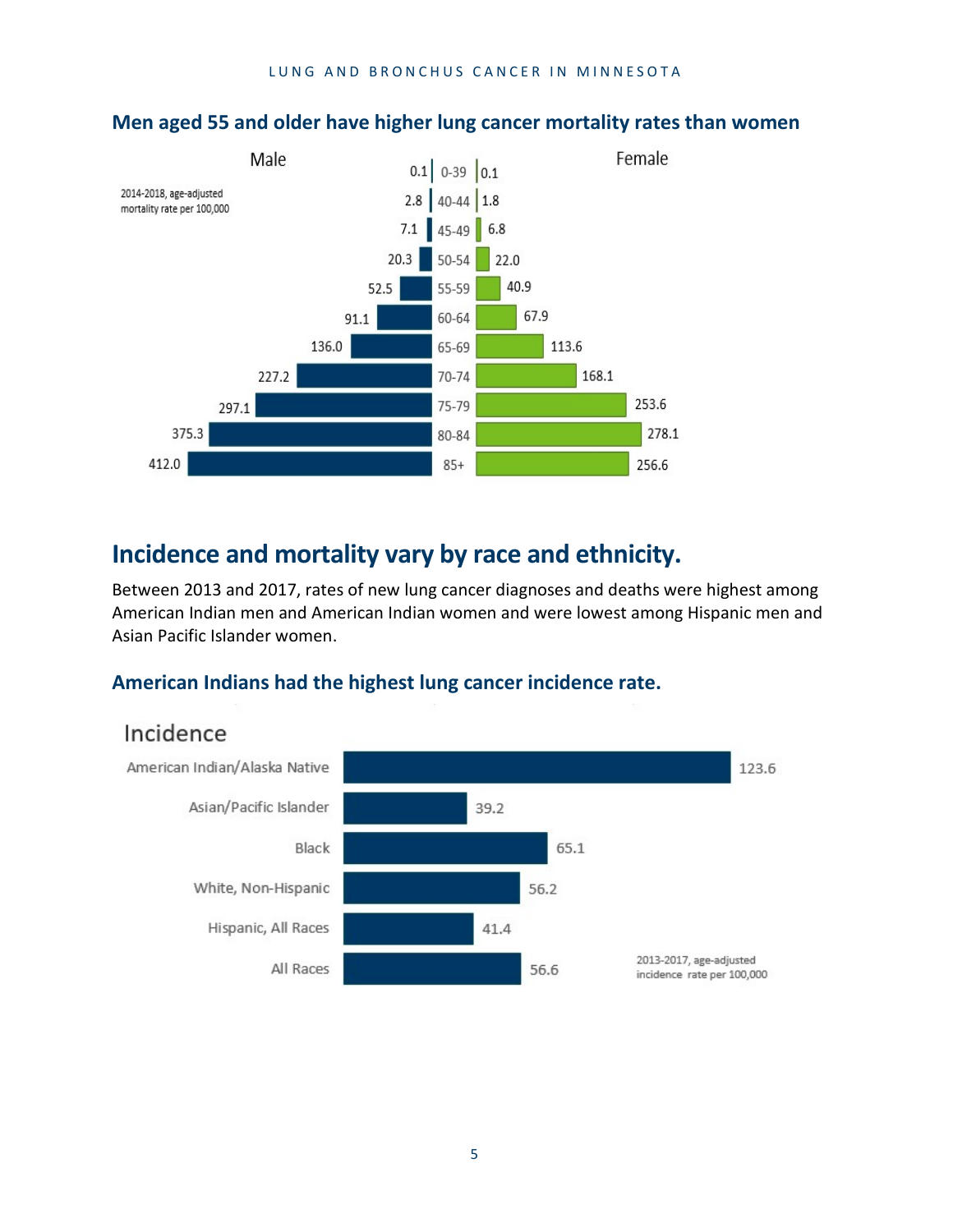#### **American Indians had the highest lung cancer mortality rate.**



### **Lung cancer incidence and mortality rates vary across Minnesota.**

Rates of new lung cancer cases and deaths were different by geographic location within Minnesota. Between 2014 and 2018, the rate of new lung cancer cases in Greater Minnesota was 57.7 per 100,000 and the rate of new lung cancer deaths was 37.9 per 100,000. In the Twin Cities 7-County Metropolitan Area the rate of new lung cancer cases was 53.8 per 100,000 and the rate of new lung cancer deaths was 33.8 per 100,000.



#### **The highest rates of new lung cancer cases and deaths occurred in Greater Minnesota.**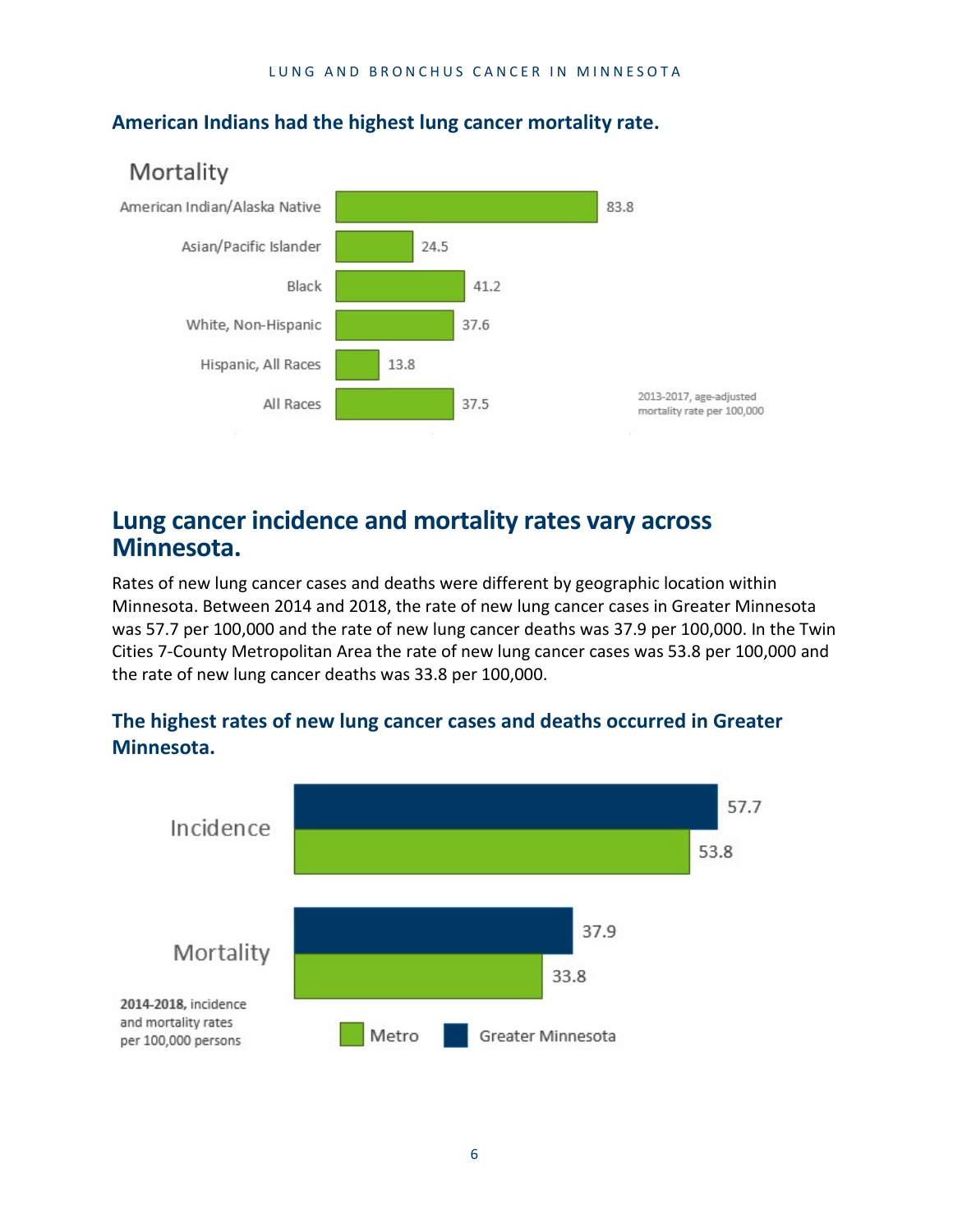# **Signs and symptoms of lung cancer** 3, 4

- A cough that doesn't go away or gets worse
- Coughing up any amount of blood or rust colored sputum (spit or phlegm)
- Chest pain
- **Hoarseness**
- Unexplainable weight loss
- Loss of appetite
- **Shortness of breath**
- **Feeling weak or tired**
- Lung infections that don't go away or keep returning
- Wheezing
- Bone pain
- **Headache**

# **Risk and protective factors for lung cancer**

In the United States, cigarette smoking is linked to about 80% to 90% of lung cancer deaths. 5 The biggest modifiable risk factor for lung cancer is cigarette smoking.

- **Tobacco** 3,4– Cigarette smoking is the number one risk factor for lung cancer.
- **Secondhand smoke** <sup>3,4</sup> Breathing in other people's tobacco also causes lung cancer.
- **Radon** <sup>3,4,6</sup> Radon exposure is the second leading risk factor of lung cancer among smokers and the leading cause for nonsmokers. The average radon level in Minnesota is more than three times higher than the U.S. radon level. In Minnesota, more than two in five homes have radon levels that pose a significant public health risk.
- Work-place exposures<sup>4</sup> Exposures to substances such as asbestos, arsenic, beryllium, cadmium, vinyl chloride, silica, nickel compounds, chromium compounds, coal products, mustard gas, chloromethyl ethers, and diesel exhaust found in some workplaces increase the risk of developing lung cancer. The risk increases for smokers. The government and industry have worked to help protect workers from these exposures.
- **Personal or family history of lung cancer** <sup>4</sup> Lung cancer survivors are at risk of developing another lung cancer, especially if they smoke. Having a parent, sibling or child with lung cancer slightly increases the risk of developing lung cancer. Whether this is due to shared genes or shared household exposures is unclear.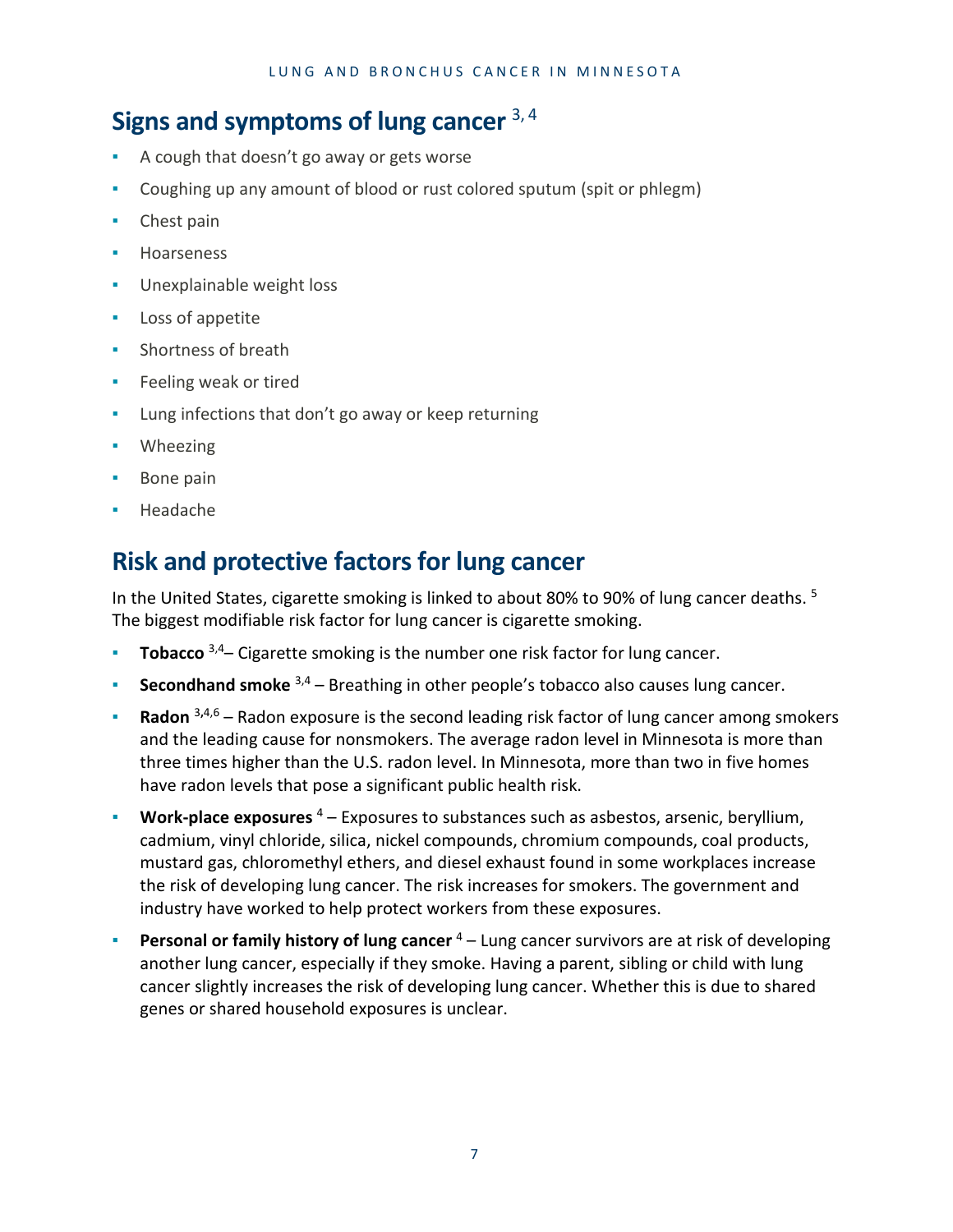- **Certain dietary supplements** 4 Two large studies that looked at the possible role of vitamin supplements in reducing lung cancer risk found that people who smoked and took beta carotene supplements had an increased risk of lung cancer. People who smoke should avoid taking beta carotene supplements.
- **Arsenic in drinking water** <sup>4</sup> Studies suggest that people exposed to levels of arsenic in drinking water have an increased of lung cancer. For most Americans on public water systems, drinking water is not a major source of arsenic.
- **Previous radiation to the lungs** <sup>4</sup> Radiation therapy to the chest for other cancers increases the risk of lung cancer, particularly for people who smoke. Women who have radiation therapy to the breast after a lumpectomy do not appear to have an increased risk of lung cancer.
- **Air pollution** <sup>4</sup> The risk of developing lung cancer appears to be slightly increased by exposure to air pollution, especially near heavily trafficked roads in cities.
- **Age** <sup>7</sup> Advanced age is an important risk factor for cancer overall and for lung cancer. Nationally, the median age of diagnosis for lung cancer is 71 years.

### **Resources**

- 1. [American Cancer Society. What is lung cancer?](https://www.cancer.org/cancer/lung-cancer/about/what-is.html) (https://www.cancer.org/cancer/lungcancer/about/what-is.html) Accessed October 27, 2021.
- 2. [American Cancer Society. Can lung cancer be found early?](https://www.cancer.org/cancer/lung-cancer/detection-diagnosis-staging/detection.html) (https://www.cancer.org/cancer/lung-cancer/about/what-is.html) Accessed October 21, 2021.
- 3. [Mayo Clinic. Lung cancer symptoms and causes. \(https://www.mayoclinic.org/diseases](https://www.mayoclinic.org/diseases-conditions/lung-cancer/symptoms-causes/syc-20374620)[conditions/lung-cancer/symptoms-causes/syc-20374620\)](https://www.mayoclinic.org/diseases-conditions/lung-cancer/symptoms-causes/syc-20374620). Accessed October 21, 2021.
- 4. [American Cancer Society. Lung cancer risk factors. \(https://www.cancer.org/cancer/lung](https://www.cancer.org/cancer/lung-cancer/causes-risks-prevention/risk-factors.html)[cancer/causes-risks-prevention/risk-factors.html\)](https://www.cancer.org/cancer/lung-cancer/causes-risks-prevention/risk-factors.html). Accessed October 20, 2021
- 5. [Centers for Disease Control \(CDC\). What are the risk factors for lung cancer?](https://www.cdc.gov/cancer/lung/basic_info/risk_factors.htm) (https://www.cdc.gov/cancer/lung/basic\_info/risk\_factors.htm). Accessed October 14, 2021.
- 6. [Minnesota Department of Health \(MDH\). Radon in homes.](https://www.health.state.mn.us/communities/environment/air/radon/index.html) [\(https://www.health.state.mn.us/communities/environment/air/radon/index.html\)](https://www.health.state.mn.us/communities/environment/air/radon/index.html). Accessed October 21, 2021.
- 7. [National Cancer Institute \(NCI\). Age and cancer risk.](https://www.cancer.org/cancer/lung-cancer/about/what-is.html) (https://www.cancer.gov/aboutcancer/causes-prevention/risk/age). Accessed October 21, 2021.